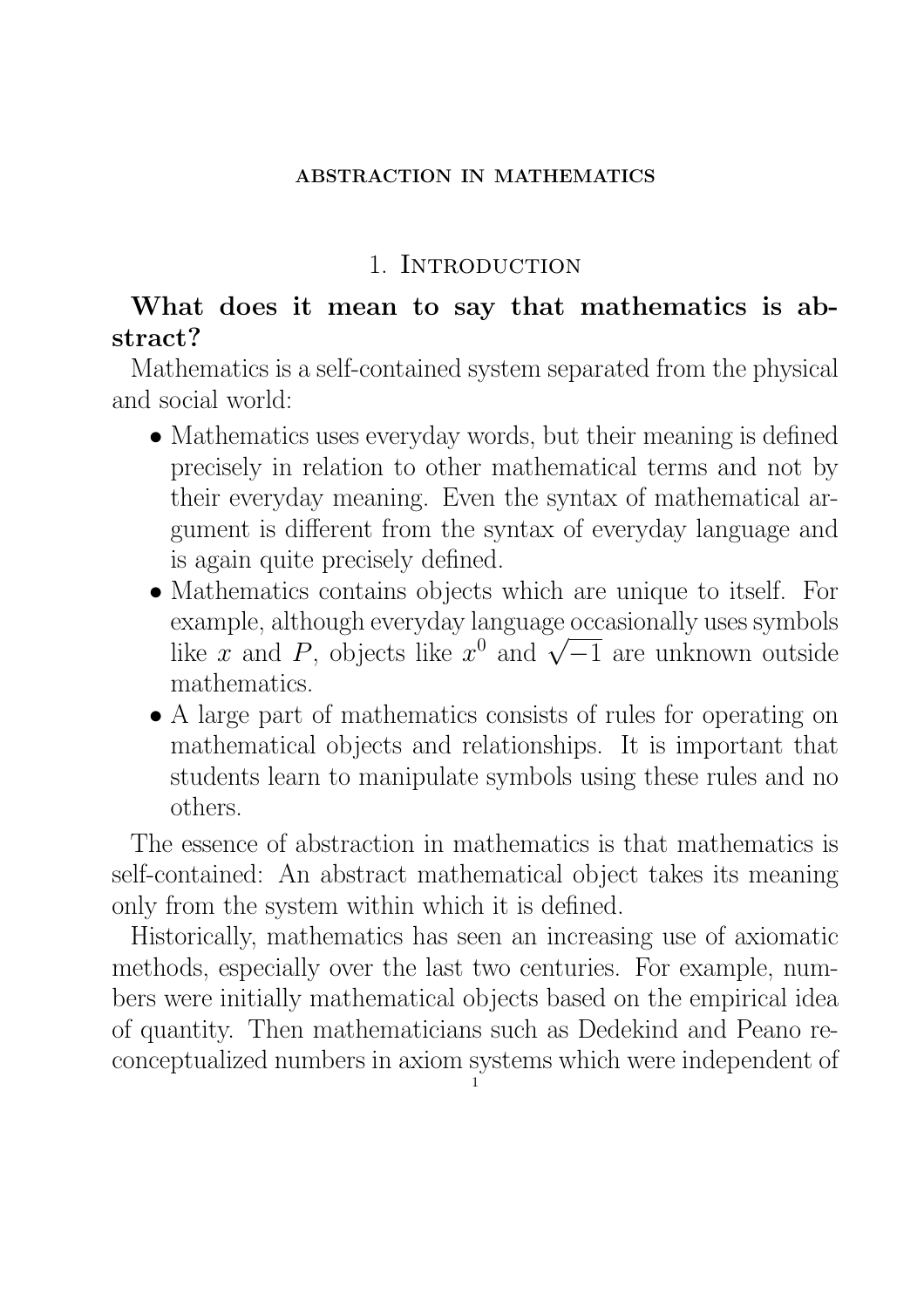the idea of quantity. Euclid, Hilbert, and others performed a similar task for geometry. But, as Kleiner (1991) states, whereas Euclid's axioms are idealizations of a concrete physical reality in the modern view axioms are simply assumptions about the relations among the undefined terms of the axiomatic system. In other words, mathematics has become increasingly independent of experience, therefore more self-contained and hence more abstract.

To emphazise the special meaning of abstraction in mathematics, we may say that mathematical objects are abstract-apart. Their meanings are defined within the world of mathematics, and they exist quite apart from any external reference.

### So why is mathematics so useful?

Mathematics is used in predicting and controlling real objects and events, from calculating a shopping bill to sending rockets to Mars. How can an abstract-apart science be so practically useful?

One aspect of the usefulness of mathematics is the facility with which calculations can be made: You do not need to exchange coins to calculate your shopping bill, and you can simulate a rocket journey without ever firing one. Increasingly powerful mathematical theories (not to mention the computer) have led to steady gains in efficiency and reliability.

But calculation facility would be useless if the results did not predict reality. Predictions are successful to the extent that mathematics models appropriate aspects of reality, and whether they are appropriate can be validated by experience. In fact, one can go further and claim that the mathematics we know today has been developed (in preference to any other that might be imaginable) because it does model significant aspects of reality faithfully.

How is it that the axiomatic method has been so successful in this way? The answer is, in large part, because the axioms do indeed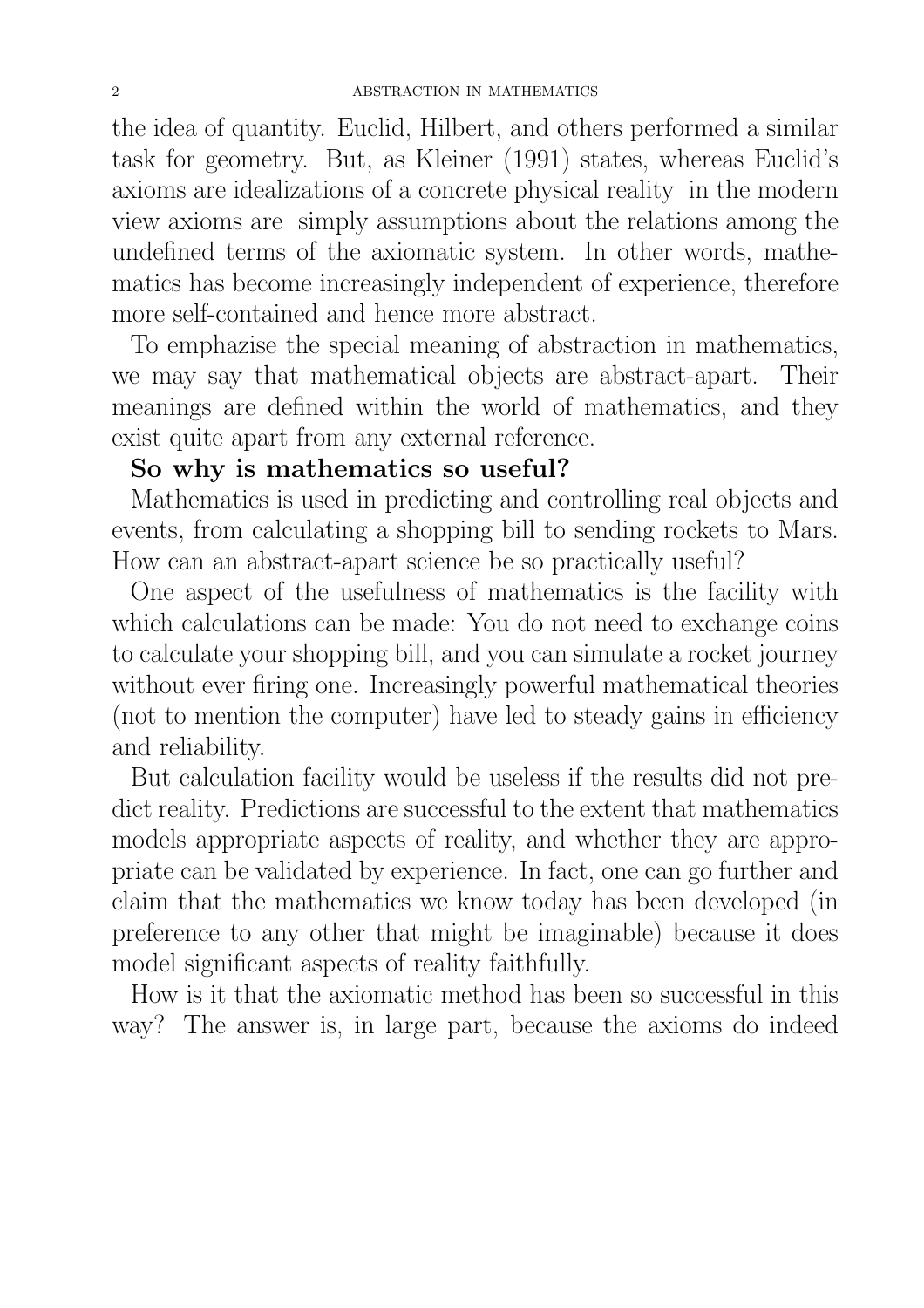capture meaningful and correct patterns. For instance, Euclid's axioms try to capture properties of geometric patterns or objects like triangles, circles, parabola etc that we encounter in real life. These geometric objects are built from two basic objects viz points and lines. The axioms are about these basic geometric objects and from these axioms we derive theorems which are essentially properties of these geometric objects. Thus, as Kliener has said, Euclid's axioms are "idealizations of a concrete physical reality".

Many fundamental mathematical objects (especially the more elementary ones, such as numbers and their operations) clearly model reality. Later developments (such as Combinatorics and differential equations) are built on these fundamental ideas and so also reflect reality–even if indirectly. Hence all mathematics has some link back to reality.

# EMPIRICAL ABSTRACTION IN MATHEMATICS LEARNING

Students learn about many fundamental, abstract mathematical objects in school. In what follows, we discuss the meaning of abstraction in this learning context. We begin by looking at some examples.

Addition: Between the ages of 3 and 6, most children learn that a given set of objects contains a fixed number of objects. A little later, they realize that two sets can be combined and that the number of objects in the combined set can be determined from the number of objects in each set–a procedure which later becomes the operation of addition. Students learn these fundamental arithmetical ideas from counting experiences: They find that repeatedly counting a given set of objects always gives the same number, no matter how often it is done and in which order. As they recognize more and more patterns, counting a combined set is gradually replaced by counting on.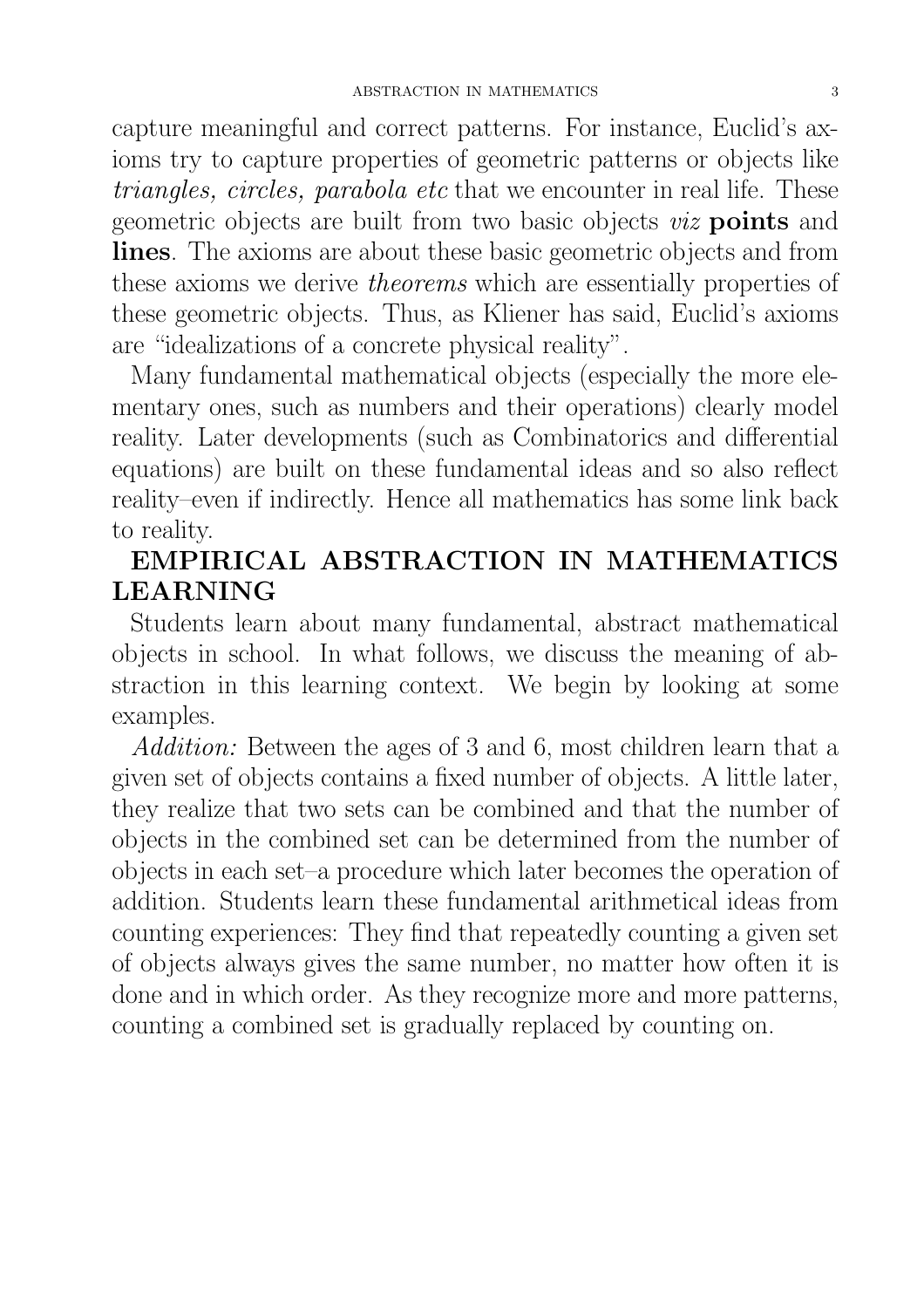Angles: There is good evidence that, at the beginning of elementary school, students already have knowledge of corners, slopes, and turns. To acquire a general concept of angle, students need to see the similarities between them and identify their essential common features (two lines meeting at a point, with some significance to their angular deviation). Even secondary students find it difficult to identify angles in slopes and turns, where one or both arms of the angle have to be imagined or remembered.

Rate of change: The most fundamental idea in calculus is rate of change, leading to differentiation. A major reform movement over the last decade or so has been concerned with making this idea more meaningful by initially exploring a range of realistic rate of change situations. In this way, students build up an intuitive idea of rate of change before studying the topic abstractly.

# Characteristics of empirical abstraction

The above examples show how fundamental mathematical ideas are based on the investigation of real world situations and the identification of their key common features. Hence, a characteristic of the learning of fundamental mathematical ideas is similarity recognition. The similarity is not in terms of superficial appearances but in underlying structure for example, in counting, space, and relationships.

This process of similarity recognition followed by embodiment of the similarity in a new idea is an empirical abstraction process.

Thus, abstracting is an activity by which we become aware of similarities among our experiences. Classifying means collecting together our experiences on the basis of these similarities. An abstraction is some kind of lasting change, the result of abstracting, which enables us to recognize new experiences as having the similarities of an already formed class, and to distinguish between abstracting as an activity and abstraction as its end-product.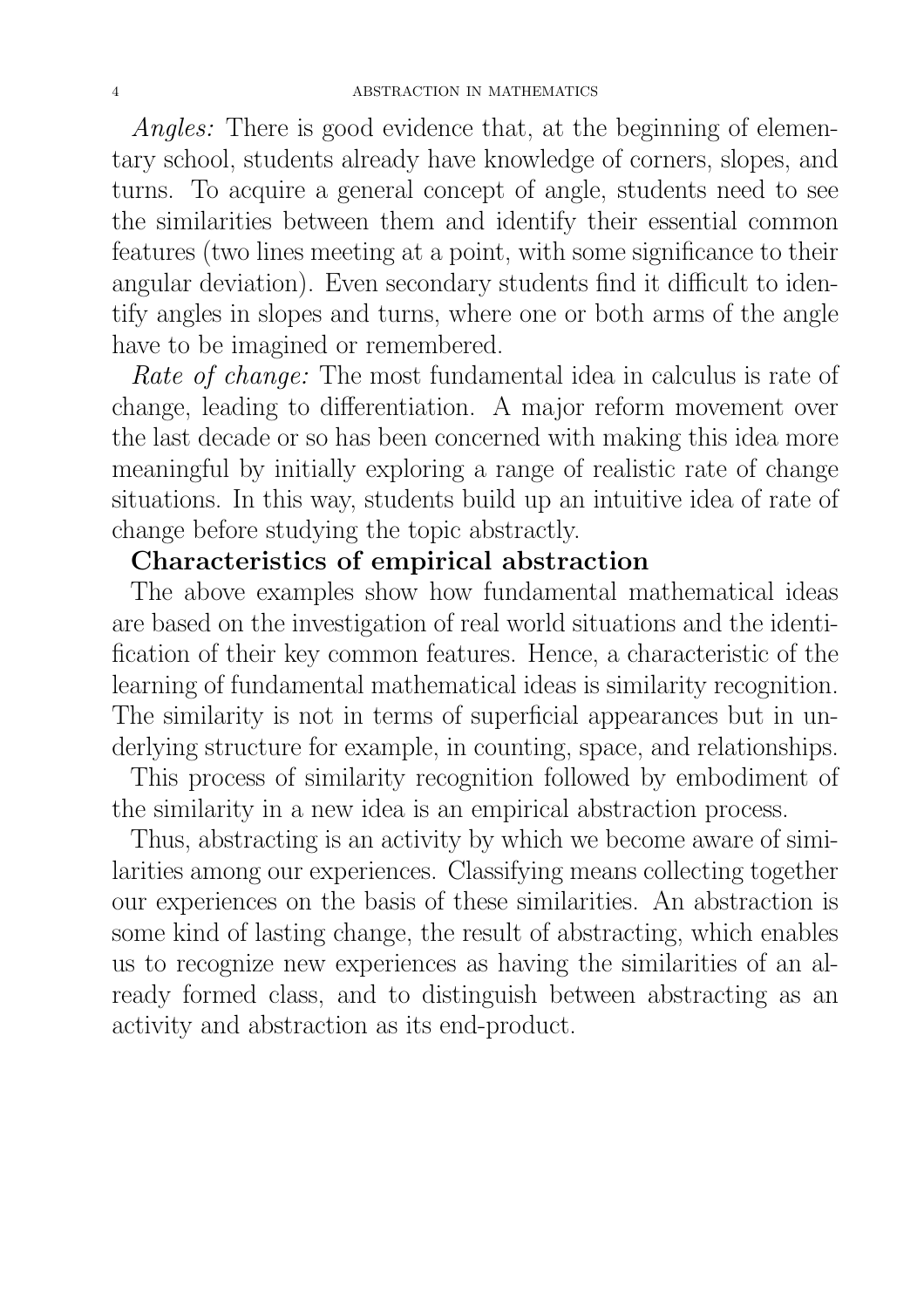Thus number, addition, angle and rate of change are all empirical concepts, and they take their place in students' learning alongside other empirical concepts such as colour, texure, and taste.

There is a distinction between abstraction on the basis of superficial characteristics of physical objects and abstraction on the basis of relationships perceived when the learner manipulates these objects. But both are based on our physical and social experience, and in both similarity recognition is essential.

# FROM EMPIRICAL CONCEPT TO MATHEMATI-CAL OBJECT

When students learn a fundamental mathematical idea in the way described above, three things happen: They learn an empirical concept, they learn about a mathematical object, and they learn about the relationship between the empirical concept and the mathematical object. Empirical concepts are often rather fuzzy and difficult to define. For example, the empirical concept of circle is that of a perfectly round object–but perfect roundness can only be defined by showing examples. A circle becomes a mathematical object only when it is defined as the locus of points equidistant from a fixed point: It is then clearly defined in terms of other mathematical objects. However, for this definition to be meaningful, an individual must see that the locus of points equidistant from a fixed point gives a perfectly round object and vice versa.

Abstraction in mathematics or in other disciplines is best understood by axiomatic treatment. It helps us to obtain proofs of statement most economically.

## But why do we need a proof?

Proofs are the guts of mathematics. Producing a proof of a statement is the basic methodology whereby we can ascertain that the statement is true. Anyone who wants to know what mathematics is about must therefore learn how to write down a proof or at least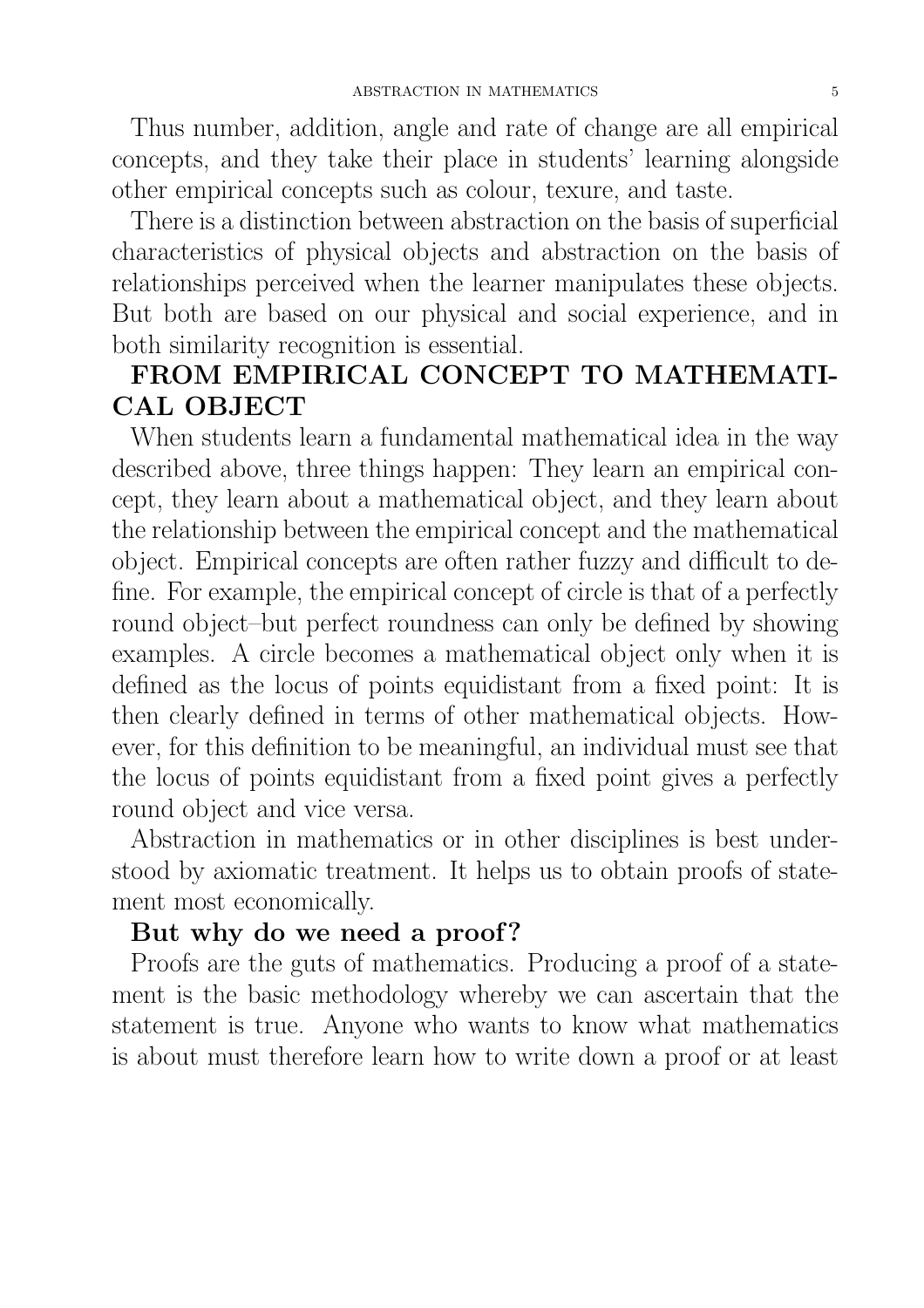understand what a proof is. The sciences also use the same methodology to deduce complex phenomena from first principles. Thus all who want to study science would benefit from learning about proofs as well.

In a larger context, if anyone has any wish at all to find out how human beings can rationally distinguish in an empirical sense, right from wrong or true from false, he or she would find in mathematical proofs the purest form of how this is done.

One may ask why not put most or all of our weight on experimentally verifying a statement rather than the theorem–proof aspect of verifying it. Perhaps the argument is that because hands-on experiments are as efficient at arriving at the truth as abstract arguments, why not bypass this arduous task of writing down proofs altogether? In case such a statement does not immediately appear as being silly, let us try to convince ourselves with a simple example.

A standard problem in number theory is to find integer solutions to equations of the following type (the Fermat-Pell equation):

$$
x^2 - 1141y^2 = 1.
$$

This is of course the same as looking for positive integers  $y$  so that  $1 + 1141y^2$  is a perfect square. (We exclude the obvious solutions:  $x = 1, y = 0.$ ) This is a problem tailormade for experimentation on the calculator. Starting with  $y = 1, 2, 3, \ldots$  we can work our way up. The case  $y = 1$  is no good because 1, 142 is not a perfect square, for the simple reason that the square of any number must end in 1, 4, 5, 6, or 9. In fact, nothing works up to 100. For example, with  $y = 99$ , we get

$$
1 + 1141(99)^2 = 11,182,942
$$

so that for the same reason it is not a perfect square. Similarly, nothing works up to  $y = 100,000$ . For example, with  $y = 23,456$ ,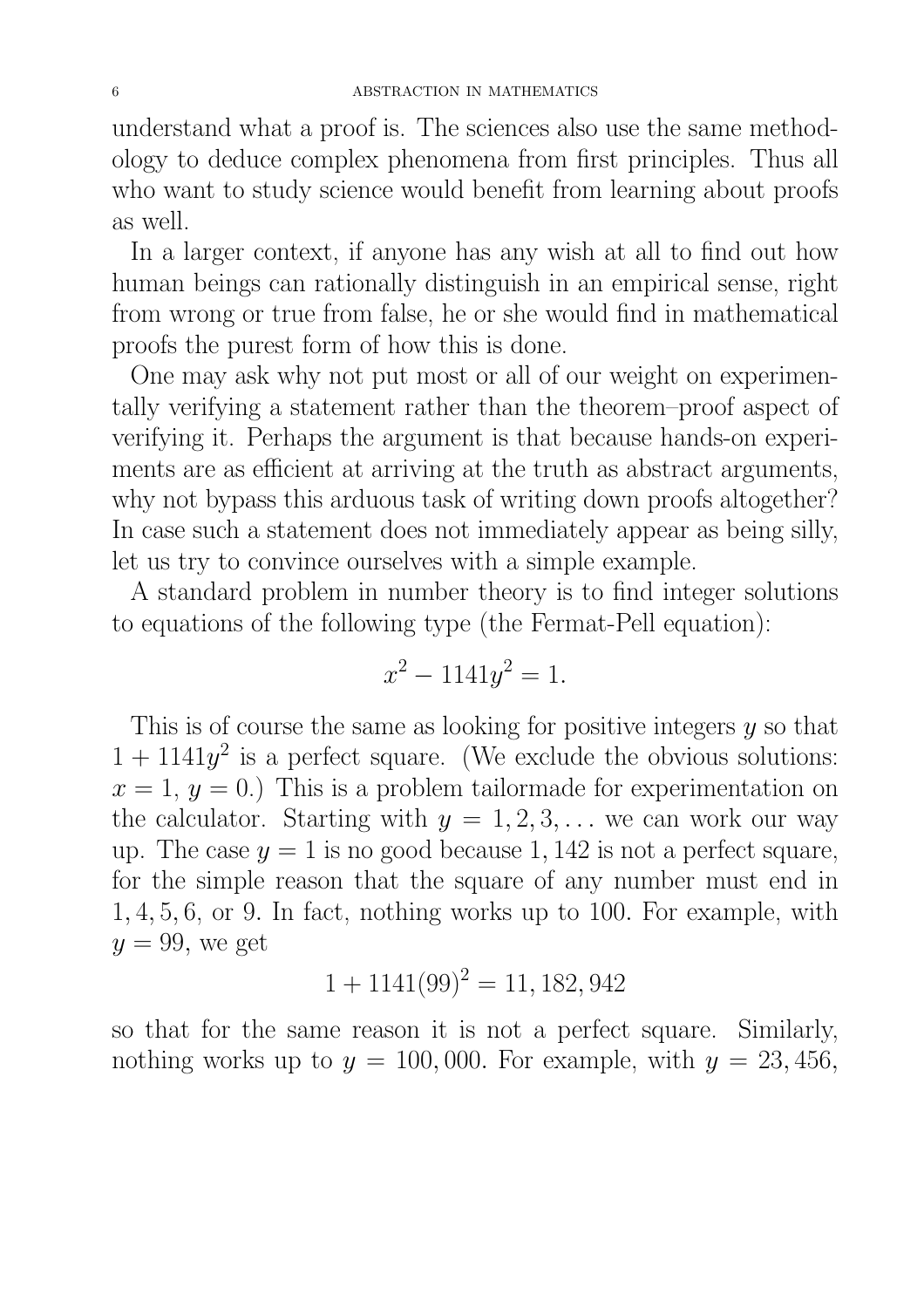we get

$$
1 + 1141(23, 456)^2 = 627, 759, 870, 977,
$$

and because it ends in 7, it is not a square. If you try  $y = 45,678$ , then

$$
1 + 1141(45,678)^2 = 2,380,673,319,445,
$$

and

$$
(1, 542, 9432)^2 = 2,380,673,101,249 < 2,380,673,319,445 < 2,380,676,187,136 = (1, 542,9442)^2.
$$

In fact, for all integers y all the way up to  $10^{25}$ ,  $1+1141y^2$  is never a perfect square. In terms of experimentation, one would have given up long before this and concluded that this particular Fermat-Pell equation has no integer solutions in  $x$  and  $y$ . But in fact, we can prove that there are an infinite number of integer pairs  $x$  and  $y$  that satisfy this equation, the smallest being:

$$
y = 30,693,385,322,765,657,197,397,208
$$

and

$$
x = 1,036,782,394,157,223,963,237,125,215.
$$

The above illustration is not to belittle the importance of experimentation, because experimentation is essential in science; rather, it is just to emphasize that Mathematics is concerned with statements that are true, forever and without exceptions, and there is no other way of arriving at such statements except through the construction of proofs.

### What is the axiomatic method?

The axiomatic method is quite straight-forward: –Make some assumptions (axioms) that we cannot prove, but seems plausible e.g. Euclid's axioms.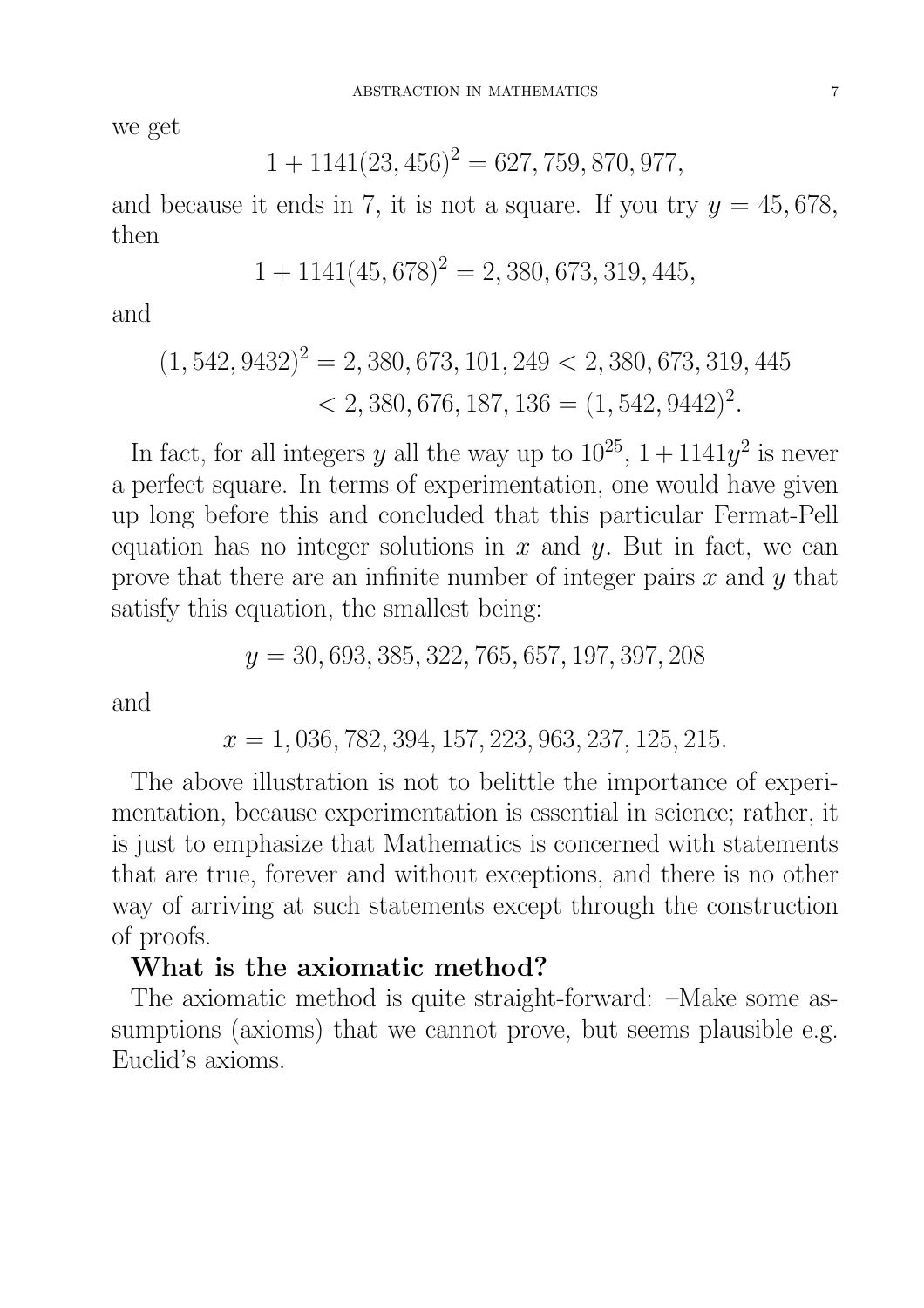We then use these axioms to deduce or prove, logically, some statements which are called theorems. Thus theorems are logical consequences of some of the axioms. Once a theorem is proven it can be used in subsequent proofs.

The modern notion of the axiomatic method developed as a part of the conceptualization of mathematics starting in the nineteenth century. The basic idea of the method is the capture of a class of structures as the models of an axiomatic system. What condition does an axiom system have to satisfy?

Obviously, the following requirements must be satisfied:

- (1) The models of the axiomatic theory have to comprise all and only the intended structures.
- (2) All theorems are logical consequences of the axioms.
- (3) The derivation of theorems from axioms must not introduce any new information into the conclusion.
- (4) The logic used must be complete.

The first exposure of an axiomatic treatment that one encounters is the Eucledian Geometry. Euclid's works are the first still-existing record of an attempt to apply the axiomatic method.

Euclid wrote down a number of definitions:

- A point is that which has no part.
- A line is breadthless width.
- The ends of a line segment are points.

and twenty others such definitions.

Euclid also wrote some common notions, which today we describe as axioms:

• Things which are equal to same thing are also equal to each other. In other words, if  $a = c$  and  $b = c$ , then  $a = b$ .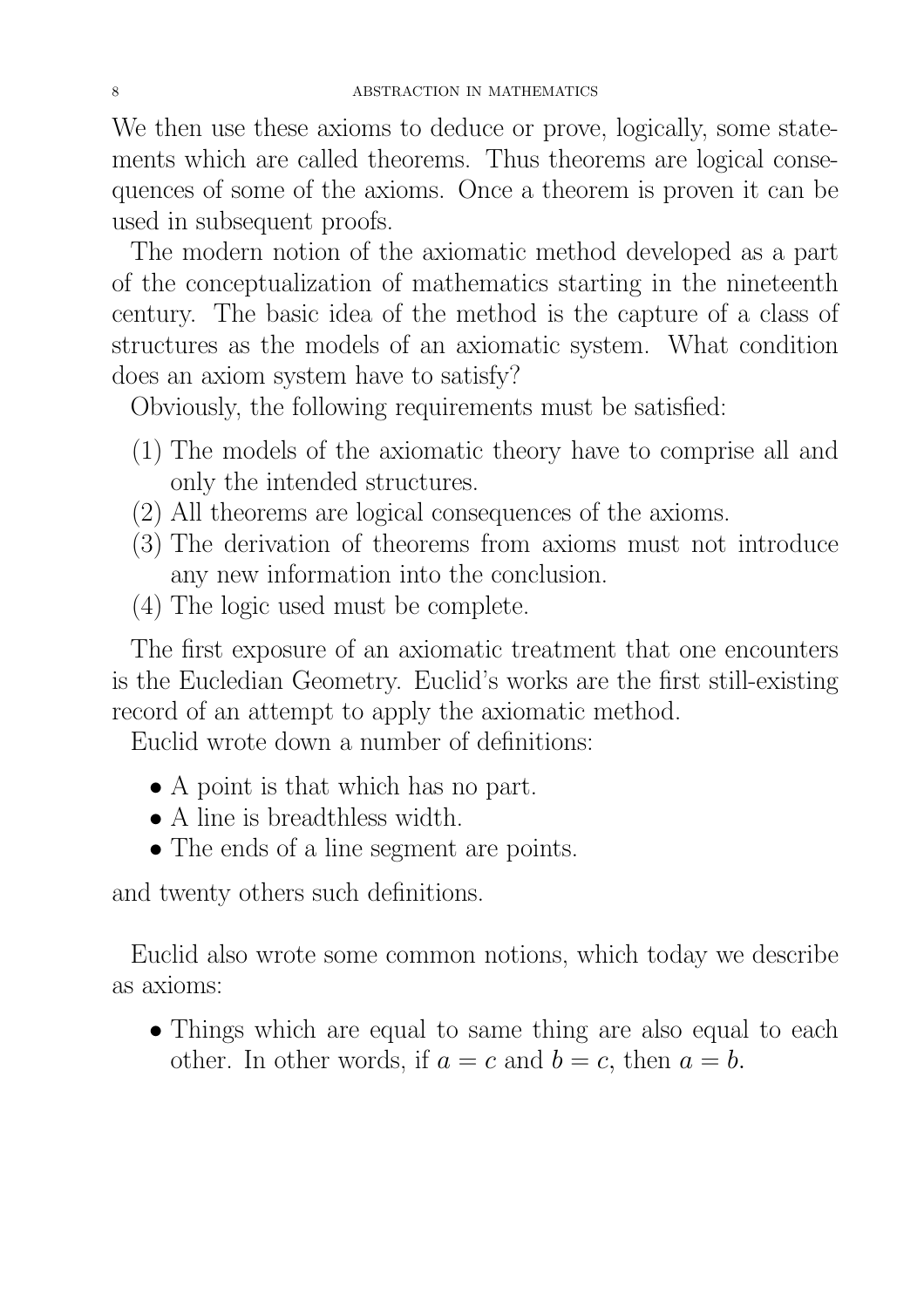- If equals are added to equals, then the wholes are equal. In other words, if  $a = b$  and  $c = d$ , then  $a + c = b + d$ .
- Similarly, if equals are subtracted from equals, then the remainders are also equal.
- Things which coincide with each other are equal.
- The whole is greater than the part.

Euclid then introduced five axioms (he called them postulates):

- A straight line segment can be drawn joining any two points.
- Any straight line segment can be extended indefinitely in a straight line .
- Given any straight line segment, a circle can be drawn having the segment as radius and one endpoint as center.
- All right angles are congruent.
- If two lines are drawn which intersect a third in such a way that the sum of the inner angles on one side is less than two right angles, then the two lines inevitably must intersect each other on that side if extended far enough. This postulate is equivalent to what is known as the parallel postulate.

From these axioms he went on to deduce hundreds of propositions– what we now call theorems.

The next axiomatic treatment that you have seen in your first course in real analysis is the introduction of real number system as a complete ordered field.

Thus, given a set of axioms in some specific discipline, we may go forward and prove as many theorems as possible. Once a theorem is proved, it can be used in the proof of a subsequent statement. What is really nice is that if we have another system that satisfy the same axioms, then all the theorems must also be valid in the new system.

During the course we will briefly touch upon the following examples of axiomatic treatment.